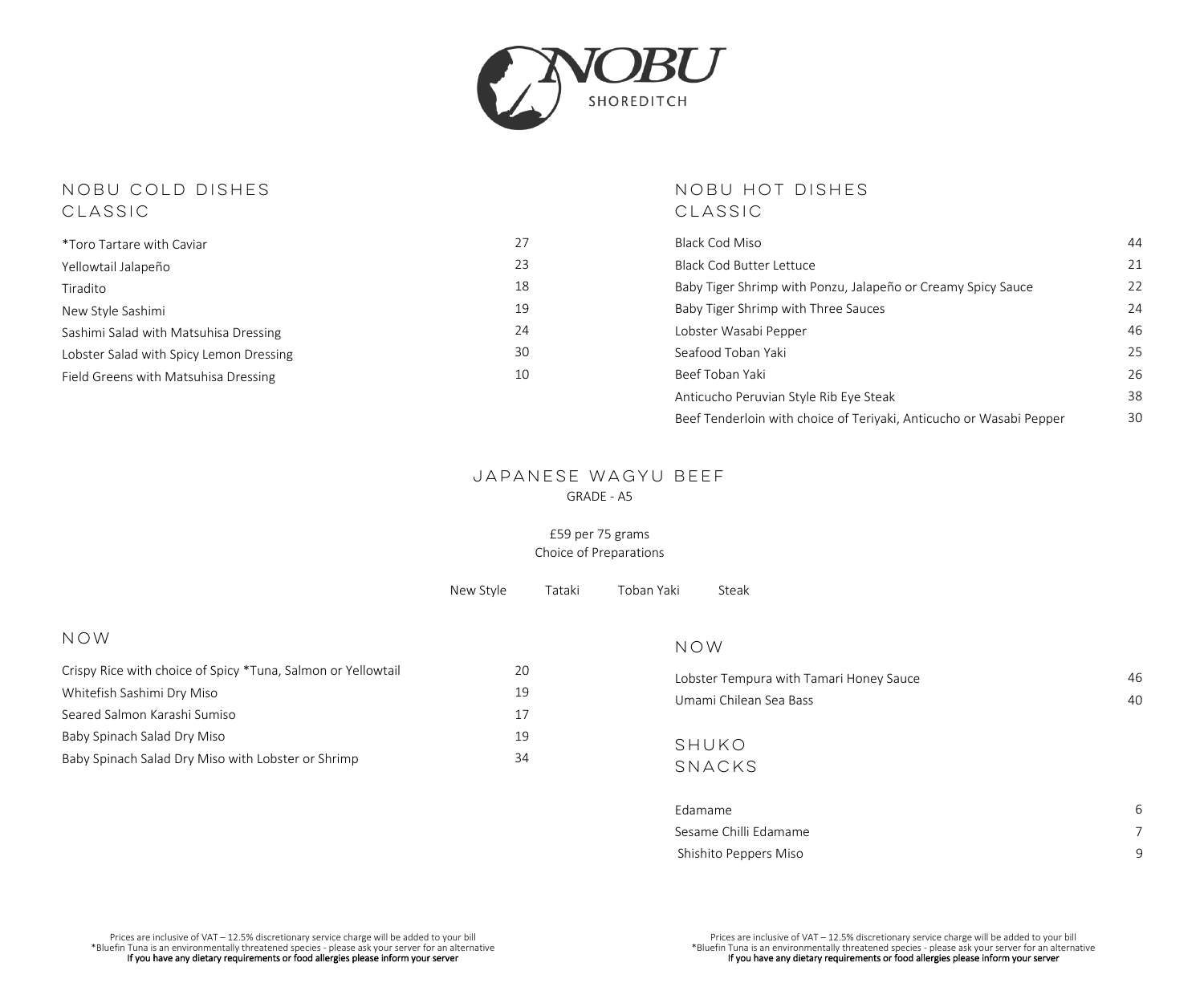

## NIGIRI & SASHIMI Price per piece

| SUSHI MAKI |  |
|------------|--|
|            |  |

| Price per piece     |     |                       | Cut  | Roll |
|---------------------|-----|-----------------------|------|------|
| *Tuna               | 5.5 | *Tuna                 | 10.5 | 10.5 |
| *Toro               | 7.5 | Spicy *Tuna           | 10.5 | 10.5 |
| *O-Toro             | 9.5 | Salmon                | 10.5 | 10.5 |
| Yellowtail          | 7   | *Toro & Scallion      | 10.5 | 10.5 |
| Salmon              | 5.5 | Yellowtail & Scallion | 11.5 | 11.5 |
| Sea Bass            | 6.5 | Salmon & Avocado      | 11.5 | 14.5 |
| Octopus             | 4.5 | Eel & Cucumber        | 12.5 | 15.5 |
| Scallop             | 6.5 | California            | 12.5 | 15.5 |
| Shrimp              | 5   | Shrimp Tempura        | 11.5 | 14.5 |
| Japanese Wagyu Beef | 9.5 | Soft Shell Crab Roll  |      | 14.5 |

# SOUP AND RICE

| Miso Soup          |    |
|--------------------|----|
| Spicy Seafood Soup | 12 |
| Steamed Rice       | 6  |

# VEGETABLES

| Tomato Ceviche                  | 12 |
|---------------------------------|----|
|                                 |    |
| Shiitake Mushroom Salad         | 15 |
|                                 |    |
| Nasu Miso                       | 14 |
|                                 |    |
| Cauliflower with Jalapeno Salsa | 15 |

# TACOS

#### minimum order of 2

| Salmon Spicy Miso          |    |
|----------------------------|----|
| Lobster Wasabi Sour Cream  |    |
| Japanese Wagyu Beef (6pcs) | 59 |

#### TEMPURA

| Shrimp            | 10.5 |
|-------------------|------|
| Asparagus         | 10.5 |
| Avocado           | 10.5 |
| Broccoli          | 10.5 |
| Zucchini          | 11.5 |
| Shiitake Mushroom | 14.5 |

## KUSHIYAKI

2 skewers per order. Served with anticucho or teriyaki sauce

| Salmon  | 18 |
|---------|----|
| Shrimp  | 20 |
| Chicken | 18 |
| Beef    | 24 |